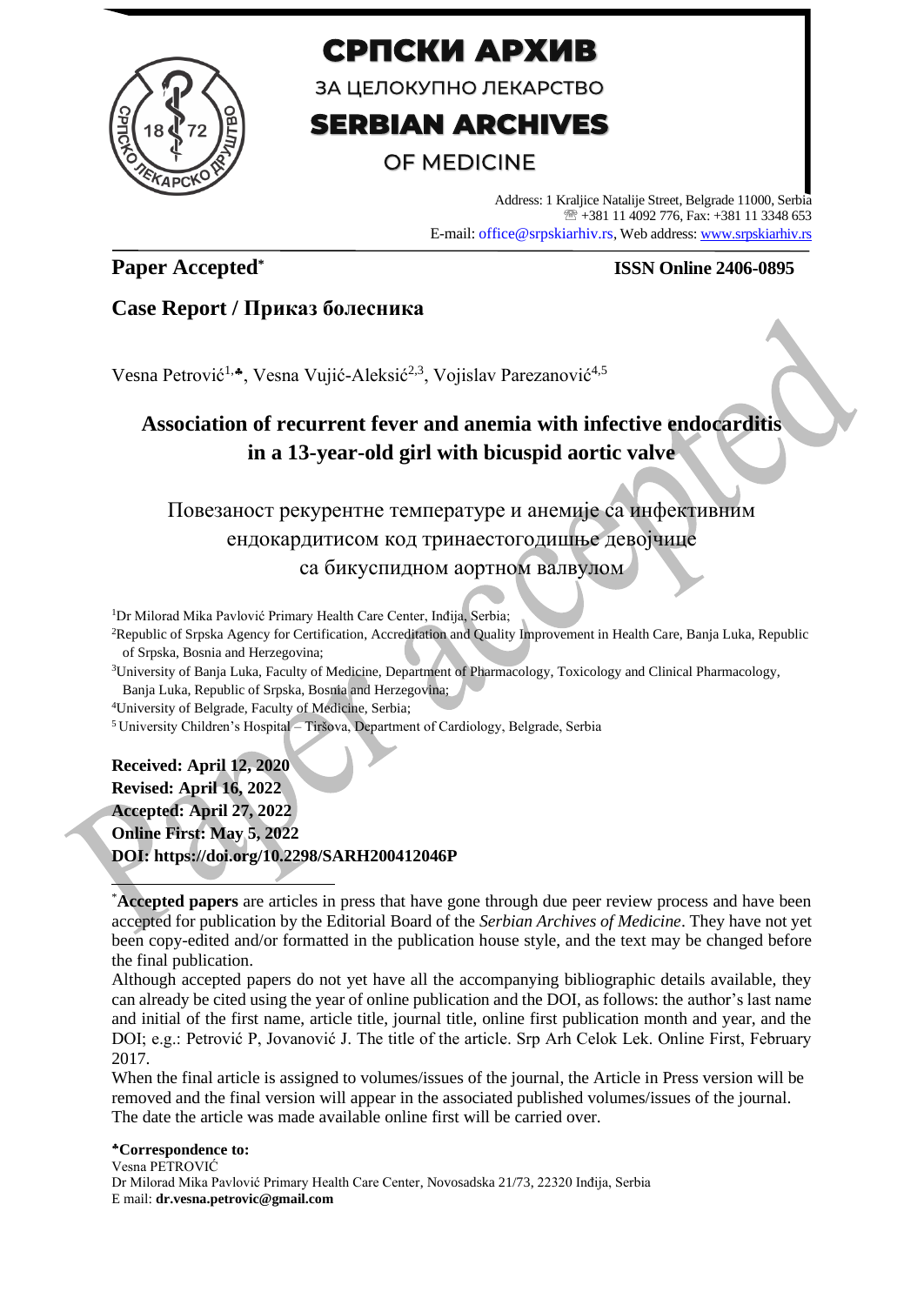### **Association of recurrent fever and anemia with infective endocarditis in a 13-year-old girl with bicuspid aortic valve**

## Повезаност рекурентне температуре и анемије са инфективним ендокардитисом код тринаестогодишње девојчице са бикуспидном аортном валвулом

#### **SUMMARY**

**Introduction** Infective endocarditis is relatively rare in pediatric population, but can result in significant morbidity and mortality. Children with bicuspid aortic valve are at higher risk of developing infective endocarditis as compared to general population. Our objective is to emphasize the importance of rapid diagnosis and proper treatment of infective endocarditis in patients with bicuspid aortic valve with aim to prevent serious adverse events.

**Case outline** We report a case of a 13-year-old girl with newly diagnosed bicuspid aortic valve who developed infective endocarditis with severe complications and underwent cardiac surgery. Recurrent fever and anemia, as well as cardiac murmur were present for six months prior to diagnosing infective endocarditis. During the course of illness, only one of many blood cultures taken was positive for *Streptococcus sanguinis*.

**Conclusion** Patients with bicuspid aortic valve require careful evaluation for infective endocarditis, especially if recurrent fever associated with anemia is present. Delayed diagnosis of infective endocarditis is associated with serious complications.

**Keywords:** endocarditis; congenital heart defect; children; case report

#### **САЖЕТАК**

**Увод** Инфективни ендокардитис је редак педијатријској популацији, али узрокује значајано оболевање и смртност. Деца са бикуспидном аортном валвулом имају већи ризик од развоја инфективног ендокардитиса у односу на општу популацију. Наш циљ је да истакнемо важност брзе дијагнозе и правилног лечења инфективног ендокардитиса код пацијената с бикуспидном аортном валвулом, у циљу спречавања озбиљних нежељених догађаја.

**Приказ болесника** Приказујемо случај тринаестогодишње девојчице са новодијагностикованом бикуспидном аортном валвулом која је развила инфективни ендокардитис са тешким компликацијама и била подвргнута кардиохируршкој операцији. Рекурентна температура и анемија, као и срчани шум, били су присутни шест месеци пре постављања дијагнозе инфективног ендокардитиса. Током болести, само једна од многобројних узетих хемокултура била је позитивна на *Streptococcus sanguinis*.

**Закључак** Пацијенти са бикуспидном аортном валвулом захтевају пажљиву процену у погледу инфективног ендокардитиса, посебно ако је присутна рекурентна температура удружена са анемијом. Одложено постављање дијагнозе инфективног ендокардитиса је повезано са озбиљним компликацијама.

**Кључне речи:** ендокардитис; урођена срчана мана; деца; приказ болесника

#### **INTRODUCTION**

Infective endocarditis (IE) is rare and life-threatening disease in pediatric population. The predominant underlying condition of IE in children nowadays is congenital heart disease, of which bicuspid aortic valve (BAV) is common. Bicuspid aortic valve occurs predominantly in men, and currently is considered as intermediate-risk factor for IE. The presentation of IE in children may be fulminant, but more often has slow progress, with prolonged low-grade fever, and a variety of somatic complaints. Consequently, diagnosing IE in children is challenging and frequently delayed. However, the presence of new murmur or change in the nature of preexisting one is significant [1, 2].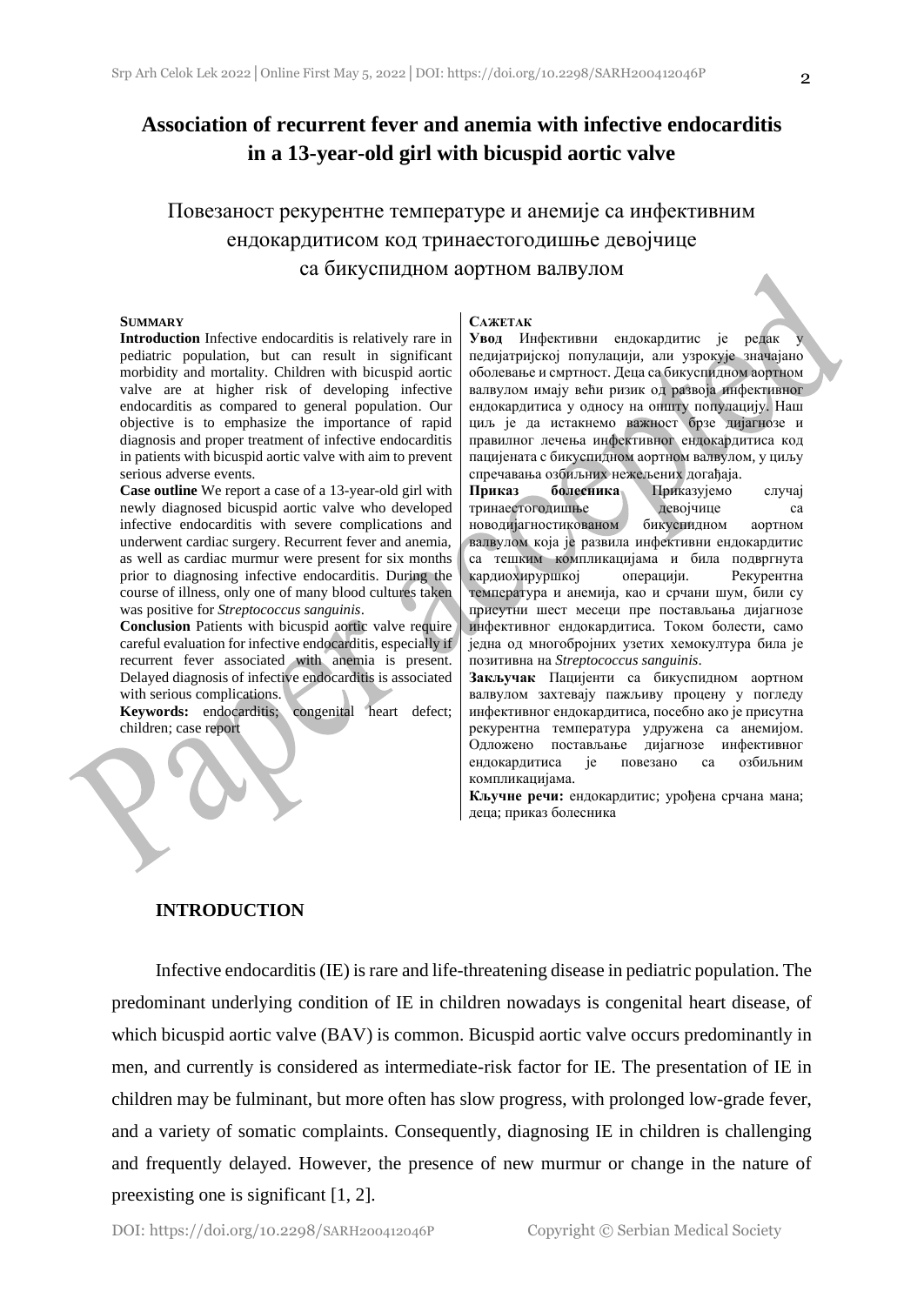We report a case of a 13-year-old girl with newly diagnosed BAV who developed IE with severe complications and underwent cardiac surgery. Recurrent fever and anemia, as well as cardiac murmur, were present six months prior to IE diagnosis. During that period, a girl was hospitalized three times and received six courses of antibiotic therapy. Numerous blood cultures were taken, but only one was positive for *Streptococcus sanguinis*. Our objective is to emphasize the importance of rapid diagnosis and proper treatment of IE in BAV patient with aim to prevent serious adverse events.

#### **CASE REPORT**

A 13-year-old girl with no significant past medical history appeared on sports preparticipation screening at primary care center with grade 2/6 systolic heart murmur. Electrocardiogram and routine laboratory tests were normal with exception of slightly lower hemoglobin concentration and hematocrit levels (Table 1). On cardiologist's evaluation one month after, the transthoracic echocardiogram (TTE) showed BAV with aortic insufficiency grade II. The diameter of the aortic annulus was normal, with normal flow rate and an eccentric insufficiency jet. Cardiologist had advised next exam for the six months and also recreational sport activities were permitted.

In the next three months a girl had three episodes of upper respiratory tract infection with fever, associated with iron-deficiency anemia (Fe 3.9 µmol/l). In every episode oral antibiotic treatment (azithromycin, amoxicillin and amoxicillin/clavulanic acid, respectively) improved symptoms, but she was unresponsive to iron supplementation (Table 1.). Peripheral blood smear showed hypochromic red blood cells with anisocytosis.

Three months after diagnosing BAV a girl was hospitalized due to five-day fever  $(>38^{\circ}C)$ with nausea, vomiting, dizziness, weakness and leg pain. Inflammatory markers were elevated and anemia got worse (Table 1.). All blood cultures were negative and the TTE cardiac findings were unchanged as compared to the baseline. A girl was treated with oral antibiotic (cefpodoxime) and discharged home in good condition.

Few weeks following the first hospitalization a girl presented to hospital again with a four-day fever (39˚C) and right thigh pain. Inflammatory markers were elevated and anemia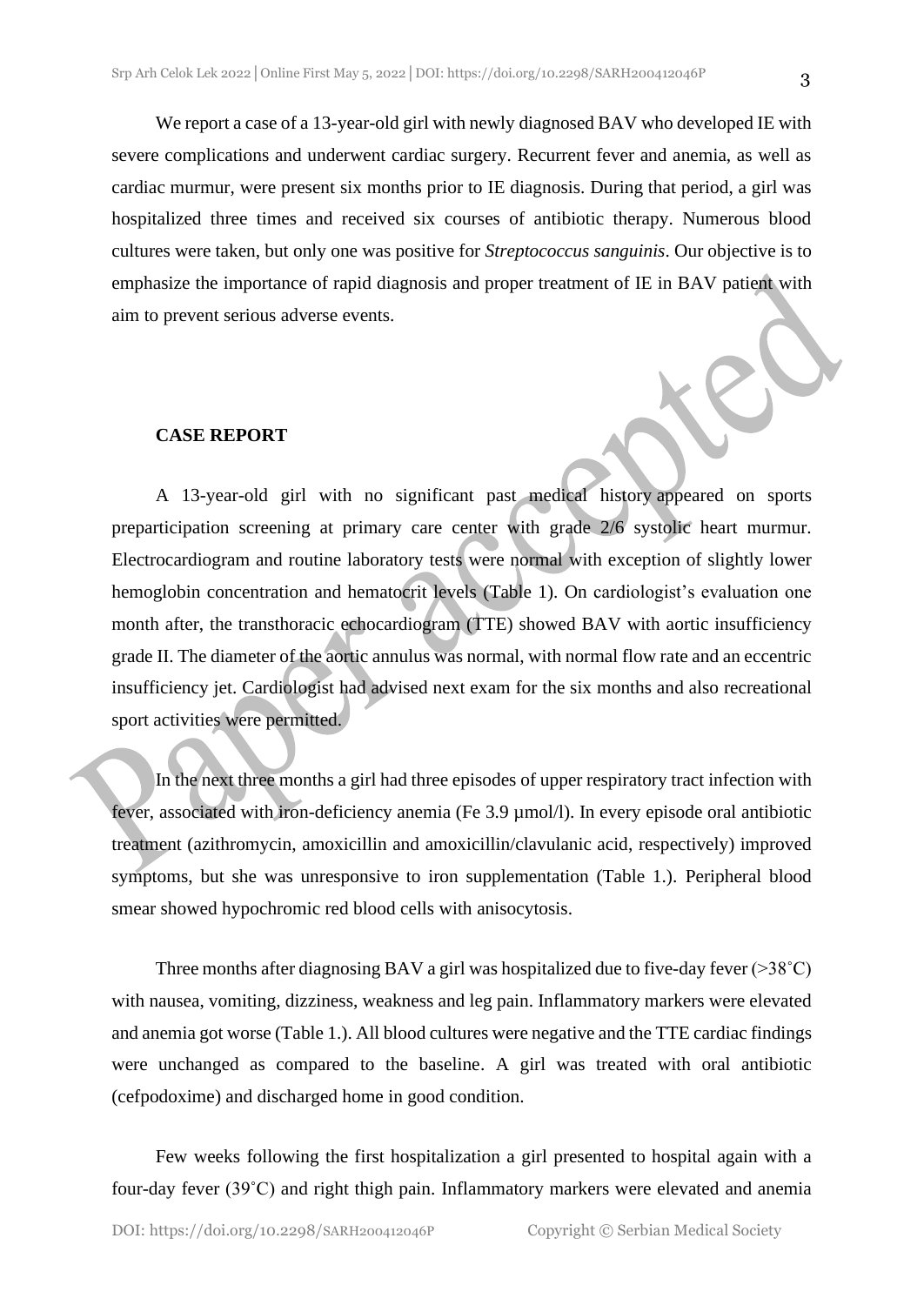present (Table 1.) On auscultation diastolic murmur was heard. Abdominal computerized tomography demonstrated splenomegaly (131x52 mm) and TTE suspected verruca on the anterior mitral valve leaflet with mild mitral and aortic regurgitation. Infective endocarditis was suspected and empirical intravenous (IV) antibiotic therapy initiated (linezolid and gentamicin for 14 days). Out of several blood cultures taken only one was positive for *Streptococcus sanguinis* and the antibiotics were changed to IV penicillin G and gentamicin for 14 days. Girl's condition slowly improved and she was discharged home after five weeks of hospitalization.

Two weeks after the second hospitalization the girl presented at tertiary hospital reporting three-day fever (up to 38.8˚C), acute onset of severe headache, and right leg pain that made walking difficulties. On admission she was febrile  $(>38°C)$ , had low blood pressure with a wide pulse pressure (100/20 mmHg) and diastolic murmur present. Inflammatory markers were elevated (Table 1.). One major and three minor modified Duke criteria for IE were established. Transoesophageal echocardiogram (TOE) showed a circular formation (14x9 mm) on the anterior mitral valve leaflet (Figures 1 and 2). Also, suspected rupture of BAV coronary leaflet, as well as significant mitral and moderate aortic regurgitation, were present. Left ventricle was mildly dilated with preserved ejection fraction of 70%. Doppler ultrasound of legs as well as head computerized tomography were normal. Abdominal magnetic resonance imaging confirmed splenomegaly (140x47x67 mm). N-terminal pro-brain natriuretic peptide was 2672 pg/ml. The serial blood cultures were negative and empirical antibiotic therapy for blood culture-negative IE was initiated (IV ampicillin and gentamicin). Fever persisted for three weeks and repeated TOE showed no reduction in vegetation. Antibiotic therapy was changed to IV penicillin G and amikacin. On the  $30<sup>th</sup>$  day of hospitalization N-terminal pro-brain natriuretic peptide has doubled (5217 pg/ml) and TOE showed suspected perforation of aortic and mitral valve. Finding was confirmed by multislice detector cardiac computerized tomography, which showed anterior-posterior BAV without raphe, thickened coronary cusp (2.5 mm), 4.3 mm leaflet perforation and two aortic valve aneurysms (4.8x5 mm and 11.5x12 mm). Additionally, a periannular abscess (19.8x6.2x14.6 mm) was present along the anterior wall of aortic root. The anterior mitral valve leaflet was thickened (2.5 mm) with an aneurysm (11x13 mm) at the site of previous vegetation and a medial cusp perforation (2 mm in diameter).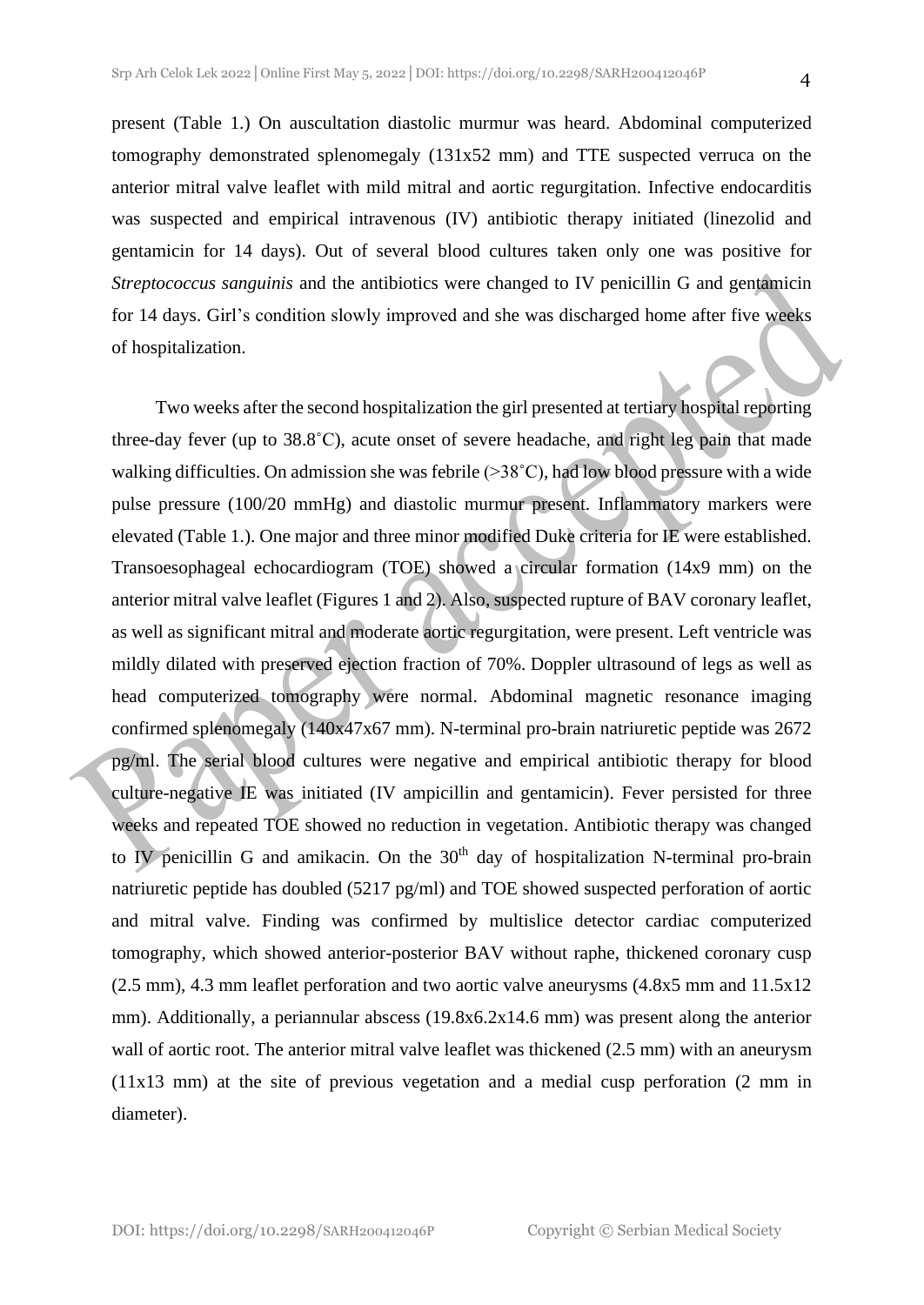On the 58<sup>th</sup> day of hospitalization the patient underwent aortic valve replacement with 19 mm bileaflet mechanical prosthesis (St Jude Medical, St Paul, Minnesota, USA), along with aortic root augmentation and anterior mitral leaflet reconstruction. No vegetations were present at surgery. Antibiotic prophylaxis for bacterial endocarditis (IV cefazolin, amikacin, vancomycin) was administered following the operation. Subsequent laboratory tests and electrocardiogram were normal. The patient recovered uneventfully and was discharged asymptomatic on the  $18<sup>th</sup>$  postoperative day.

At one-year follow-up, a girl was asymptomatic, and TTE showed significantly lower size of the left ventricle, normal function of mechanical valve and residual moderate regurgitation at the place of the anterior mitral leaflet reconstruction.

This case report was approved by the institutional ethics committee, and written consent was obtained from the patient for the publication of this case report and any accompanying images.

#### **DISCUSSION**

Despite improvements in diagnostics and management, IE remains associated with a significant morbidity and mortality. Congenital heart diseases predispose to the development of IE. Bicuspid aortic valve is the most common form with prevalence of 0.5% -2% in the general population and is currently considered intermediate-risk cardiac condition for IE [1, 2]. Some studies showed that the risk of IE was markedly greater for BAV than tricuspid aortic valve patients [3]. Patients with IE and BAV were also significantly younger and had similar rates of intracardiac complications as high-risk patients [4]. Recently we must also consider that COVID-19 infection and acute endocarditis may present similarly, yet with very different treatments [5].

The presence of non-specific febrile illness, irrespective of the duration of fever, fever pattern, or the resolution of fever with antipyretics in children with congenital heart disease should be considered as suspected IE [6]. Routine laboratory findings in IE are non-specific, such as elevated inflammatory markers and anemia, usually normocytic and normochromic, which reveals disease activity and is well known as anemia of inflammation [7]. Our patient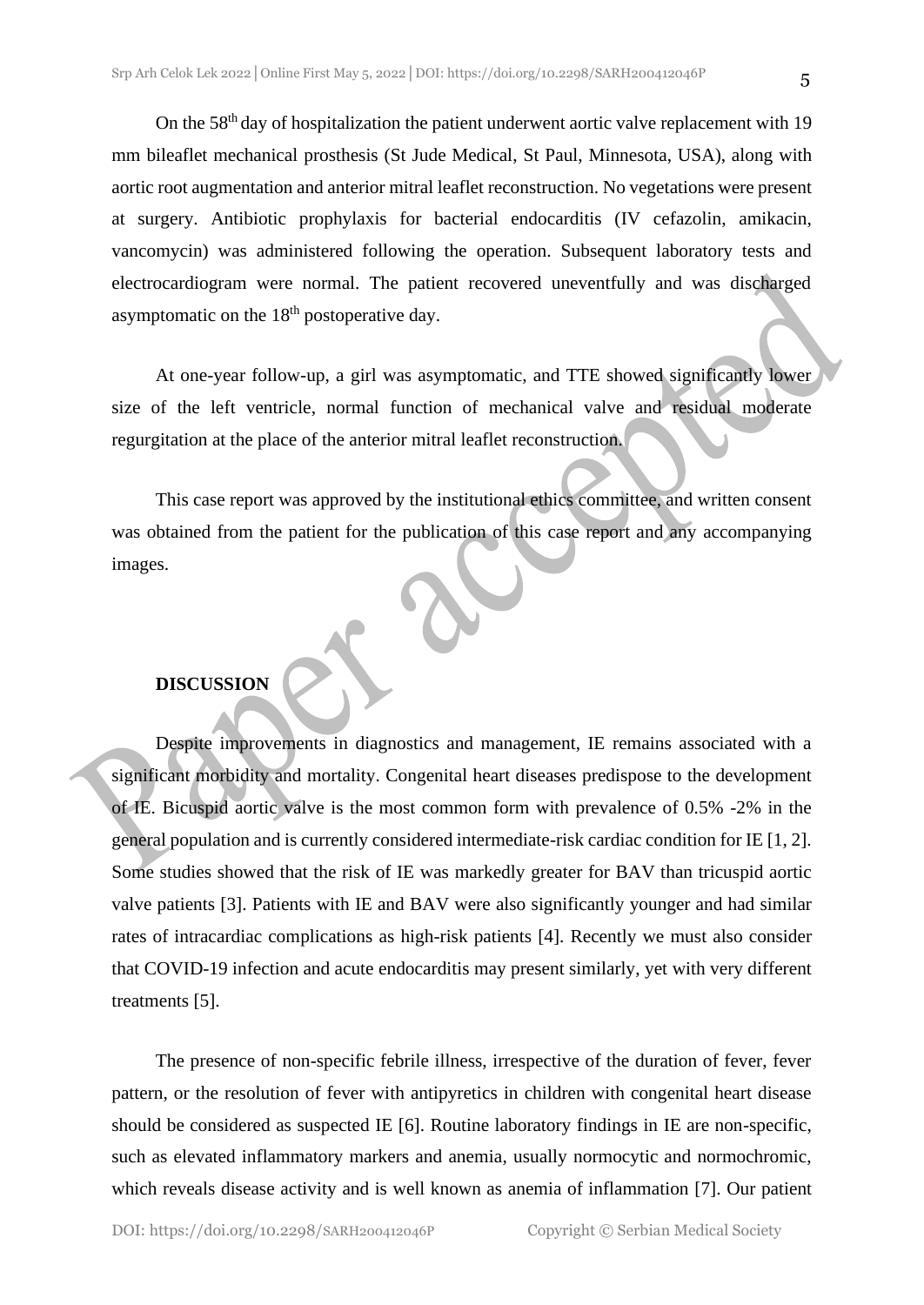had hypochromic and anisocytic anemia, but also slightly lower hemoglobin concentration and hematocrit levels present six months prior to IE. Although anemia was mild it cannot be ruled out it was associated with the development of IE. Some analysis showed that iron-deficiency anemia changed oral microbiota by decreasing overall bacterial diversity and altered taxonomic composition but it didn't identify whether iron deficiency anemia can raise the risk of IE [8]. New onset systolic murmur was also discovered prior to BAV diagnosis in our patient. Nevertheless, the typical murmur of aortic insufficiency, revealed on TTE one month afterwards, is diastolic. Mitral and aortic regurgitation were developed later in the course of illness alongside with diastolic murmur. The abovementioned limits us from drawing a firm conclusion on the association of new onset cardiac murmur with the beginning of IE. A study by N'Guyen et al. showed that the time interval between IE first symptoms and diagnosis is closely related to the IE clinical presentation, patient characteristics and causative microorganism [9].

Infective endocarditis in BAV patients is mostly community acquired with oral cavity viridans group streptococci as the most common causative microorganisms. Our patient denied any dental procedures, however, even routine daily dental hygiene could cause oral bacteria enter into the bloodstream [1, 2, 10]. History of excessive antibiotic use at our patient might have been the reason for only one *Streptococcus sanguinis* positive blood culture out of numerous taken*.* The other possible reasons for negative blood cultures may include infections with highly fastidious bacteria or IE caused by virus or fungi. Culture negative IE is described in patients with clinical and echocardiographic evidence of IE, with blood cultures yields no organisms [11]. In our patient, no vegetations were found during the cardiac surgery and pathological examination of resected valvular tissue was not done. Nevertheless, histological diagnosis of IE remains the gold standard according to guidelines [11]. Our patient's IE diagnosis is based on one major (echocardiogram positive for IE) and three minor modified Duke criteria (fever, predisposing heart condition, positive blood culture).

Surgical treatment is used in approximately half of patients with IE due to severe complications. Heart failure is the most frequent complication of IE, observed in 42–60% of native valve endocarditis cases and represents the most common indication for surgery. It is more often present when IE affects the aortic than the mitral valve [11]. Patients with BAV IE have a high risk of perivalvular abscesses and thus prompt diagnosis and timely surgery might be required [12]. Even though antibiotic therapy for IE was administered appropriately for age,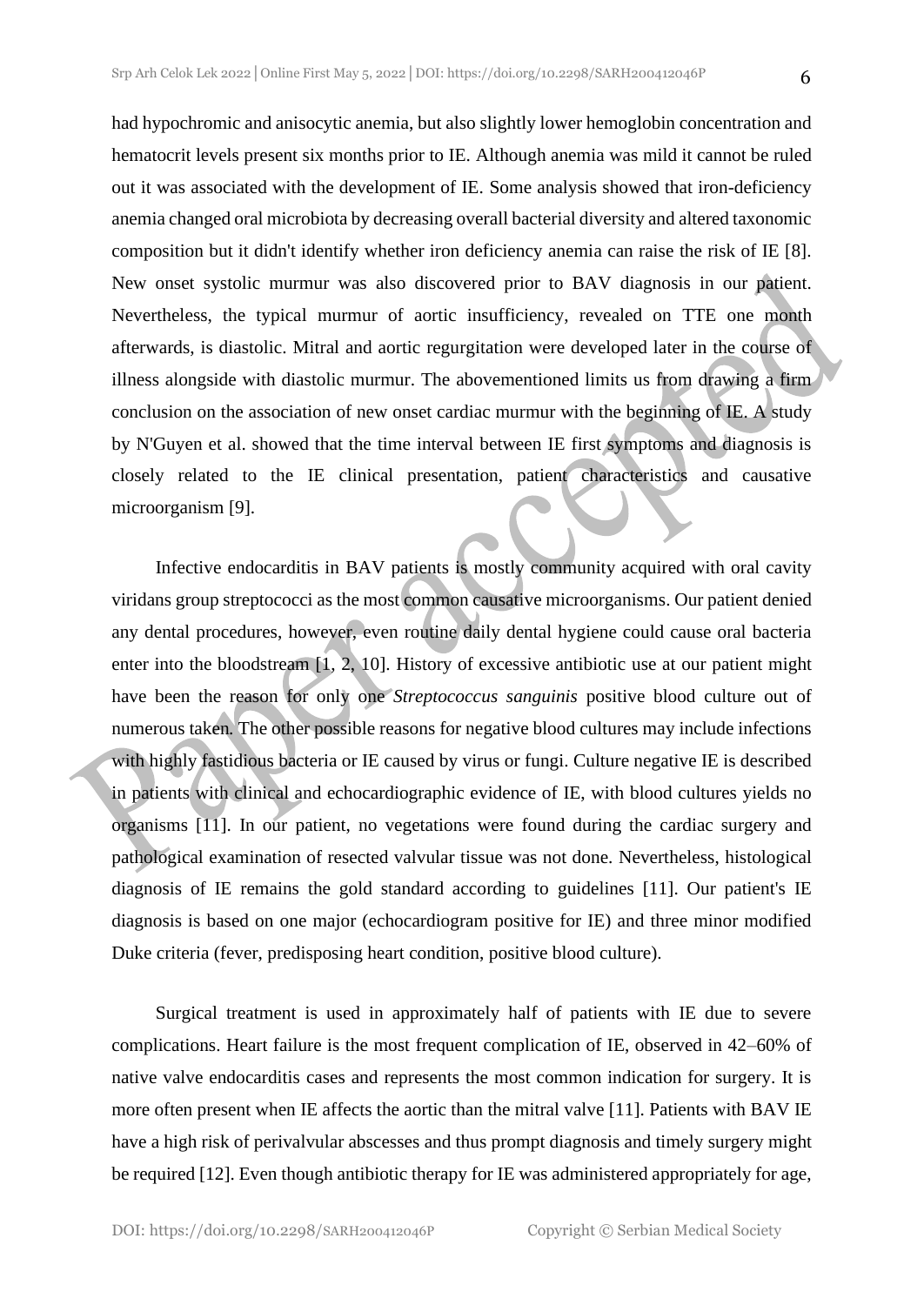dose and duration, our patient underwent cardiac surgery due to significant insufficiency of both, aortic and mitral valves as well as other intracardiac complications.

It is worth mentioning that according to Sievers classification, our patient had the anterior-posterior BAV type 0 with no raphes, which is rare [13]. Large multicenter study showed that the presence of raphe is risk factor for significant both aortic stenosis and regurgitation and subsequent aortic valve and aortic surgery [14]. Considering BAV phenotypes according to the fusion of leaflets, our patient had fusion of right and left coronary cusp (coronary cusp fusion). All other types of BAV (mixed cusp fusion) are considered as one of risk factors for the occurrence of aortic stenosis and associated aortopathy, which could result in significant hemodynamic changes [2].

Diagnose of IE may be difficult due to non-specific symptoms. However, presence of cluster of symptoms in patient with BAV requires careful evaluation for IE. If recurrent fever and anemia present in children with BAV, IE should always be suspected. Late IE diagnose is associated with high risk of serious complications and higher rates of surgical interventions.

**Conflict of interest:** None declared.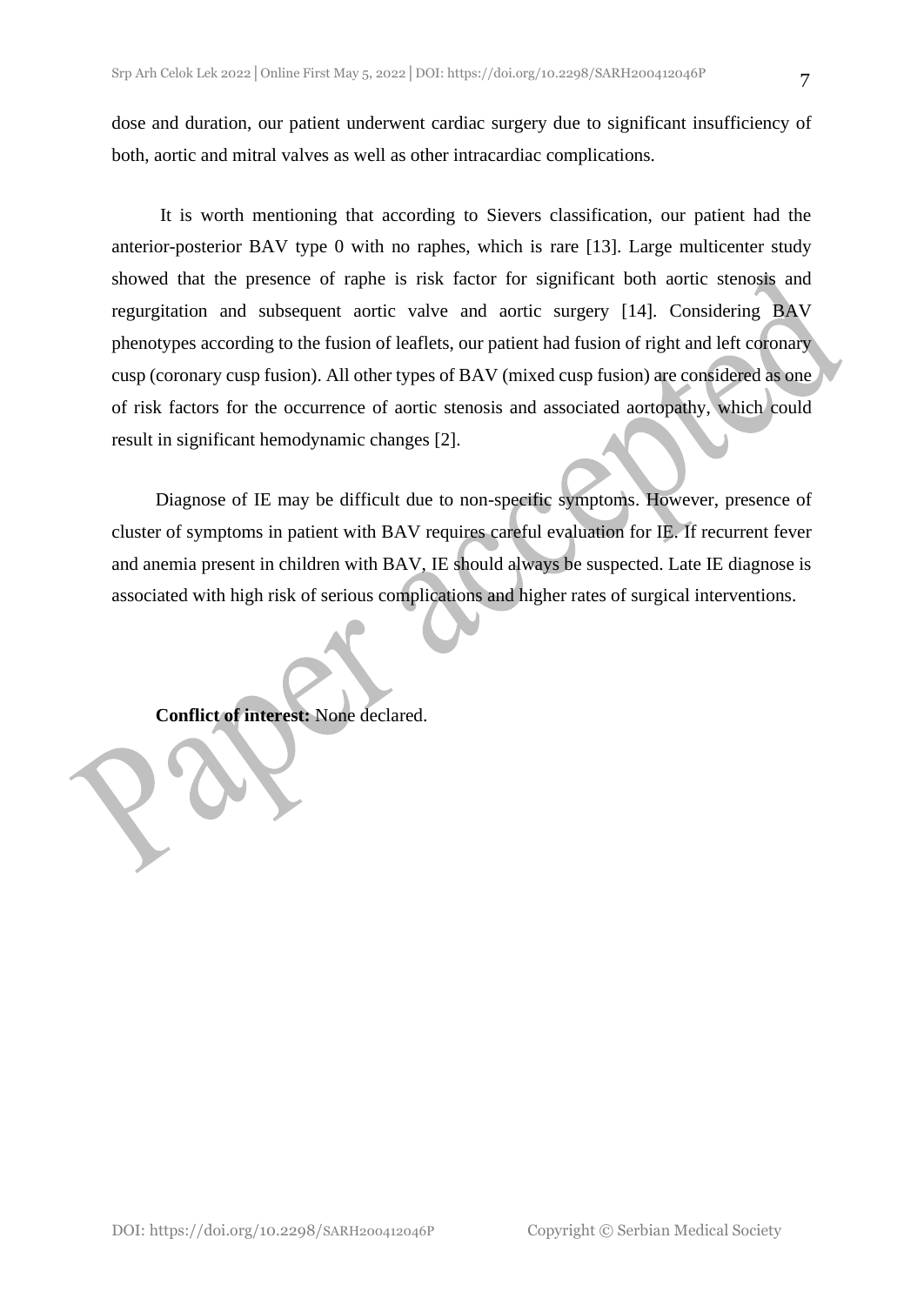#### **REFERENCES**

- 1. Baltimore RS, Gewitz M, Baddour LM, Jackson MA, Lockhart PB, Pahl E. et al. Infective endocarditis in childhood: 2015 update: a scientific statement from the American Heart Association. Circulation. 2015;132(15):1487-515. doi: 10.1161/CIR.0000000000000298. PMID: 2637331.
- 2. Liu T, Xie M, Lv Q, Li Y, Fang L, Zhang L. et al. Bicuspid Aortic Valve: An Update in Morphology, Genetics, Biomarker, Complications, Imaging Diagnosis and Treatment. Front Physiol. 2019; 9:1921. doi: 10.3389/fphys.2018.01921. PMID: 30761020; PMCID: PMC6363677.
- 3. Kiyota Y, Della Corte A, Montiero Vieira V, Habchi K, Huang CC. Della Ratta EE. et al. Risk and outcomes of aortic valve endocarditis among patients with bicuspid and tricuspid aortic valves. Open Heart. 2017; 4(1): e000545. doi: 10.1136/openhrt-2016-000545. PMID: 28674620; PMCID: PMC5471870.
- 4. Zegri-Reiriz I, de Alarcón A, Muñoz P, Martínez Sellés M, González-Ramallo V, Miro JM. et al. Infective endocarditis in patients with bicuspid aortic valve or mitral valve prolapse. J Am Coll Cardiol. 2018; 71(24):2731- 40. doi: 10.1016/j.jacc.2018.03.534. PMID: 29903346.
- 5. Hayes DE, Rhee DW, Hisamoto K, Smith D, Ro R, Vainrib AF. et al. Two cases of acute endocarditis misdiagnosed as COVID-19 infection. Echocardiography. 2021; 38(5):798-804. doi: 10.1111/echo.15021. PMID: 33715241; PMCID: PMC8251260.
- 6. DonaireGarcia A, Burke B, Latifi SQ, Agarwal HS. Fever without a source in children with congenital heart disease. Cardiol Young. 2020; 30(9):1353-55. doi: 10.1017/S104795112000195X. Epub 2020 Jul 13. PMID: 32654670.
- 7. Weiss G, Ganz T, Goodnough LT. Anemia of inflammation. Blood. 2019; 133(1): 40-50. doi: 10.1182/blood-2018-06-856500. Epub 2018 Nov 6. PMID: 30401705; PMCID: PMC6536698.
- 8. Xi R, Wang R, Wang Y, Xiang Z, Su Z, Cao Z. et al. Comparative analysis of the oral microbiota between irondeficiency anemia (IDA) patients and healthy individuals by high-throughput sequencing. BMC Oral Health. 2019: 19(1):255. doi: 10.1186/s12903-019-0947-6. PMID: 31752810; PMCID: PMC6873577.
- 9. N'Guyen Y, Duval X, Revest M, Saada M, Erpelding ML, Selton-Suty C. et al. Time interval between infective endocarditis first symptoms and diagnosis: relationship to infective endocarditis characteristics, microorganisms and prognosis. Ann Med. 2017; 49(2):117-25. doi: 10.1080/07853890.2016.1235282. PMID: 27607562.
- 10. Wilson WR, Gewitz M, Lockhart PB, Bolger AF.et al. American Heart Association Young Hearts Rheumatic Fever, Endocarditis and Kawasaki Disease Committee of the Council on Lifelong Congenital Heart Disease and Heart Health in the Young; Council on Cardiovascular and Stroke Nursing; and the Council on Quality of Care and Outcomes Research. Prevention of Viridans Group Streptococcal Infective Endocarditis: A Scientific Statement From the American Heart Association. Circulation. 2021; 143(20):e963-e978. doi: 10.1161/CIR.0000000000000969.
- 11. Habib G, Lancellotti P, Antunes MJ, Bongiorni MG, Casalta JP, Del Zotti F. et al. 2015 ESC Guidelines for the management of infective endocarditis: The Task Force for the Management of Infective Endocarditis of the European Society of Cardiology (ESC). Endorsed by: European Association for Cardio-Thoracic Surgery (EACTS), the European Association of Nuclear Medicine (EANM). Eur Heart J. 2015; 36(44):3075-128. doi: 10.1093/eurheartj/ehv319. PMID: 26320109.
- 12. Chen J, Lu S, Hu K, Yang Z, Pan S, Hong T. et al. Clinical Characteristics and Surgical Treatment of Infective Endocarditis With Bicuspid Aortic Valve. Int Heart J. 2017; 58(2):220–24. doi:10.1536/ihj.16-284. PMID: 28367850.
- 13. Sievers HH, Schmidtke C. A classification system for the bicuspid aortic valve from 304 surgical specimens. J Thorac Cardiovasc Surg. 2007; 133(5):1226-33. doi: 10.1016/j.jtcvs.2007.01.039. PMID: 17467434.
- 14. Kong K, Delgado V, Poh KK, Regeer MV, Ng AC, McCormack L. et al. Prognostic implications of raphe in bicuspid aortic valve anatomy. JAMA Cardiol. 2017; 2(3): 285–92. doi:10.1001/jamacardio.2016.5228. PMID: 28052146.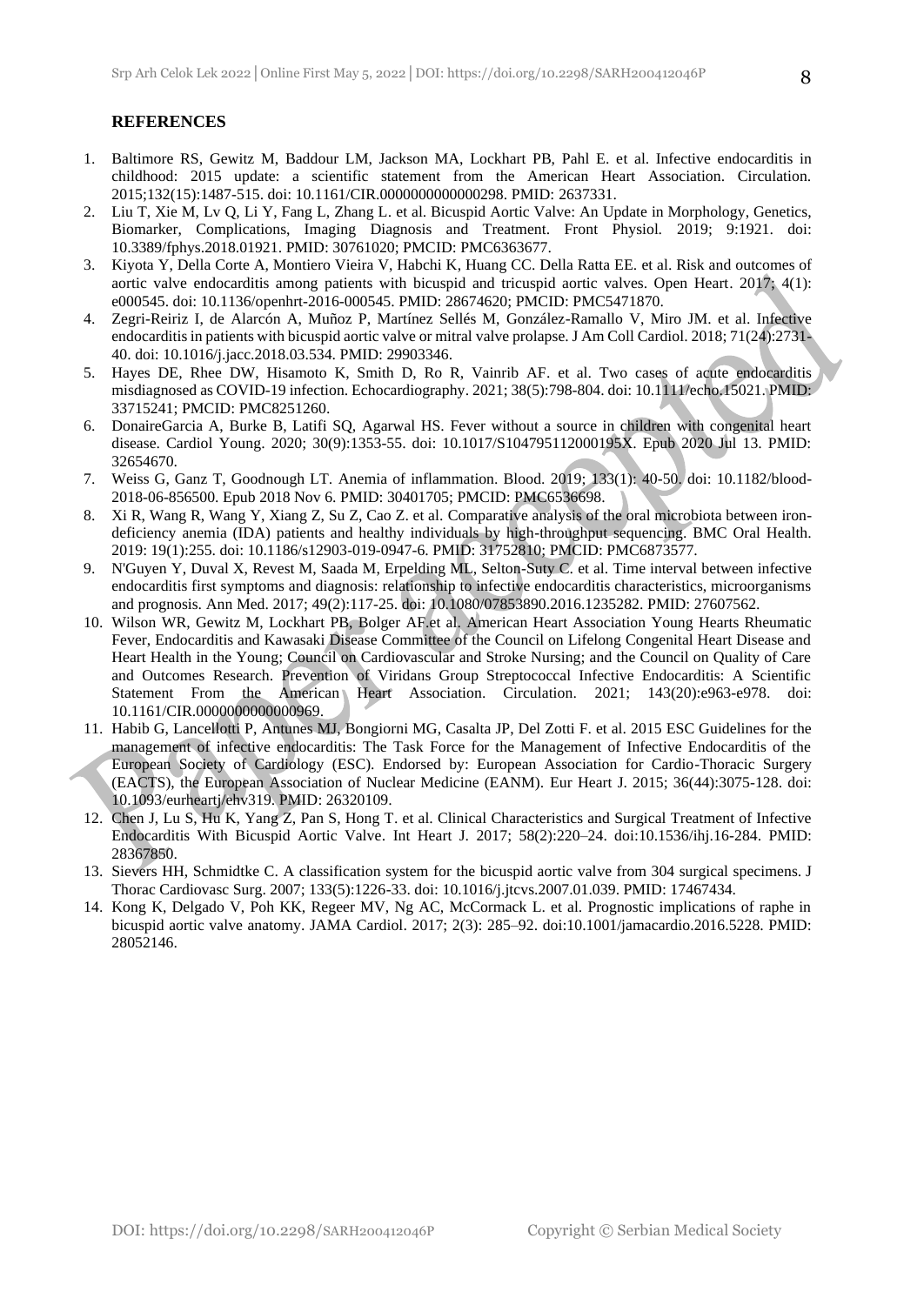| <b>Variable</b>                 | <b>Sports</b><br>Exam | Febrile illness after sports exam |                        |                                 |                                |                         |                       |                                  |                        |                       |
|---------------------------------|-----------------------|-----------------------------------|------------------------|---------------------------------|--------------------------------|-------------------------|-----------------------|----------------------------------|------------------------|-----------------------|
|                                 |                       | $\mathbf{A}$<br>month<br>after    | Two<br>months<br>after | <b>Three</b><br>months<br>after | <b>Four</b><br>months<br>after | Four<br>months<br>after | <b>First</b><br>Hosp. | <b>First</b><br><b>Discharge</b> | <b>Second</b><br>Hosp. | <b>Third</b><br>Hosp. |
| <b>SE</b><br>$\text{(mm/h)}$    |                       |                                   | $\blacksquare$         | -                               | 46                             | 46                      | 55                    | 65                               |                        |                       |
| Hgb<br>(g/l)                    | 111                   | 103                               | 93                     | 90                              | 84                             | 80                      | 85                    | 91                               | 84                     | 111                   |
| Hct<br>(1/1)                    | 0.35                  | 0.32                              | 0.297                  | 0.291                           | 0.272                          | 0.26                    | 0.257                 | 0.30                             | 0.27                   | 0.36                  |
| Er<br>$(x10^{12}/1)$            | 4.46                  | 4.2                               | 4.09                   | 4.07                            | 3.91                           | 3.77                    | 4.01                  | 4.3                              | 4.03                   | 5.05                  |
| <b>MCV</b><br>(f <sub>1</sub> ) | 78.5                  | 76.7                              | 72.5                   | 71.5                            | 69.7                           | 68.9                    | 67.8                  |                                  | 67.0                   |                       |
| Le<br>$(x10^9/1)$               | 6.2                   | 6.8                               | 8.0                    | 5.5                             | 7.8                            | 7.3                     | 12.5                  | 11.7                             | 10.36                  | 12.2                  |
| <b>Tr</b><br>$(\times 10^9$ /1) | 231                   | 313                               | 280                    | 218                             | 187                            | 222                     | 360                   | 362                              | 210                    | 274                   |
| <b>CRP</b><br>(mg/l)            |                       | 12                                | 48                     | 12                              | >96                            | $>96$                   | 59.7                  | 42.4                             | 133.1                  | 149.2                 |

**Table 1.** Laboratory results during course of illness

SE – erythrocytes sedimentation rate during first hour; HgB – hemoglobin; Hct – hematocrit;

Er – erythrocytes; MCV – mean corpuscular volume; Le – leucocytes; Tr – thrombocytes; CRP

– C-reactive protein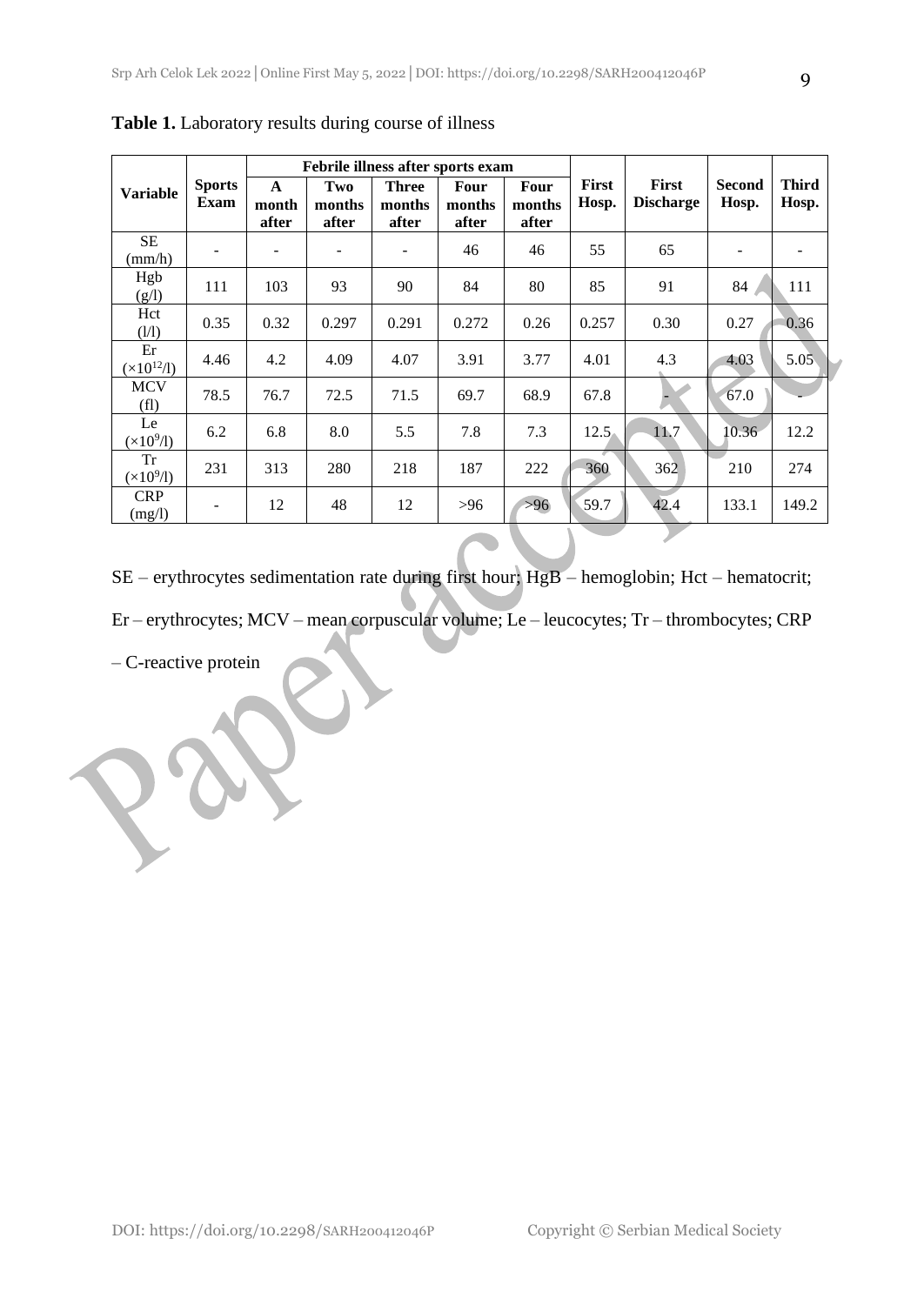

**Figure 1.** Five-chamber transoesophageal echocardiography view of the patient with a bicuspid aortic valve showing vegetations in the left ventricular outflow tract (indicated by the arrows)